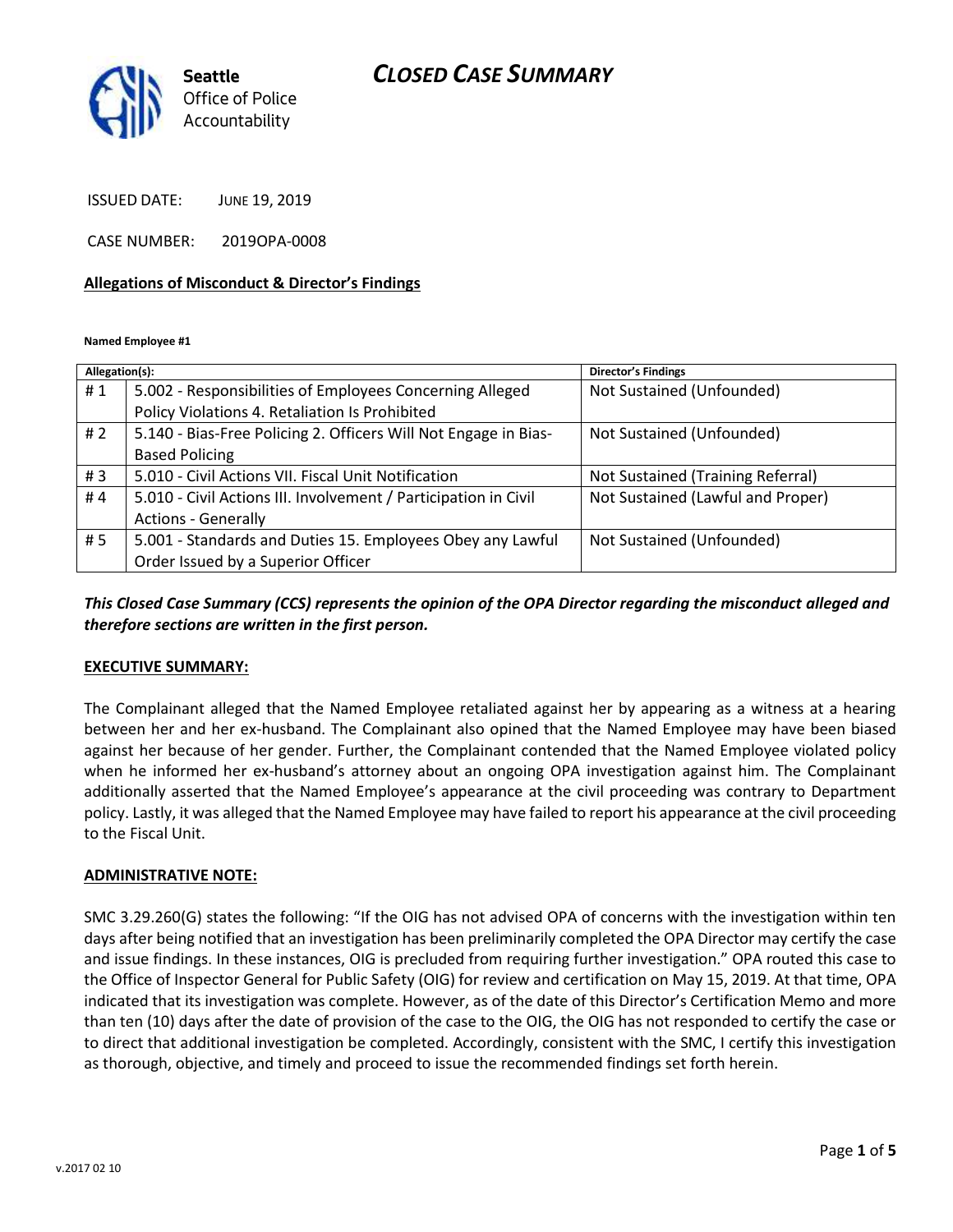



OPA CASE NUMBER:

### **SUMMARY OF INVESTIGATION:**

This is the second OPA complaint that the Complainant has filed against Named Employee #1 (NE#1). In the first, which was investigated under 2018OPA-1075, the Complainant alleged that NE#1 engaged in various misconduct in connection with his investigation of a domestic violence (DV) incident. The Complainant and her ex-husband were the involved parties to that incident. Specifically, the Complainant alleged that NE#1 failed to complete a supplemental DV report, did not perform all of the steps required as part of a DV investigation, and did not inform her of the option of marking "do not disclose" on the reporting for this incident so as to prevent her personal information from being publicly available. The Complainant also stated that NE#1's reports concerning this incident were inaccurate. The Complainant further contended that NE#1 recorded a phone conversation between them on his In-Car Video (ICV) and that he did not inform her that he was doing so and get her consent prior to recording. In addition, the Complainant asserted that NE#1 lied to her during a phone conversation. Lastly, the Complainant told OPA that NE#1 appeared at hearings between her and her ex-husband and did so on behalf of the ex-husband and without being subpoenaed. It was alleged that this suggested a possible personal relationship between the exhusband and NE#1 and constituted a potential conflict of interest.

That investigation resulted in a number of Training Referrals relating to NE#1 not completing some of the steps required for a DV investigation (he incorrectly but in good faith thought that the investigation into a violation of a DV order was not a DV investigation as contemplated by policy), as well as for failing to notify the Complainant that she was being recorded and for failing to ask if she wanted her personal information disclosed when completing his report. OPA deemed unfounded the allegations that NE#1 engaged in a conflict of interest and was dishonest in his communications with the Complainant. OPA further found that the reports he wrote were accurate.

Prior to the conclusion of 2018OPA-1075, the Complainant initiated this complaint which set forth several additional allegations against NE#1. Specifically, she contended that NE#1 appeared at one of her court appearances for the purposes of retaliating against her. She further alleged that NE#1 was biased against her because of her gender. She additionally alleged that NE#1 failed to comply with the Department's procedural requirements regarding court appearances while on-duty. Lastly, she alleged that NE#1 violated a lawful Department order when he notified her ex-husband's attorney about the general facts concerning 2018OPA-1075.

As part of this investigation, OPA interviewed NE#1. OPA further reviewed: numerous emails from the Complainant; various court records, including the court proceedings during which NE#1 testified; and an "anonymous dossier," which appears to set forth evidence contradicting some of the Complainant's claims against her ex-husband and undercutting a number of her assertions concerning her court proceedings.

### **ANALYSIS AND CONCLUSIONS:**

### **Named Employee #1 - Allegations #1**

### *5.002 - Responsibilities of Employees Concerning Alleged Policy Violations 4. Retaliation Is Prohibited*

The Complainant alleged that NE#1 violated the Department's retaliation policy when he appeared at a court proceeding and testified favorably for her ex-husband. She asserted that NE#1 did so to seek retribution for the prior OPA complaint that she filed against him.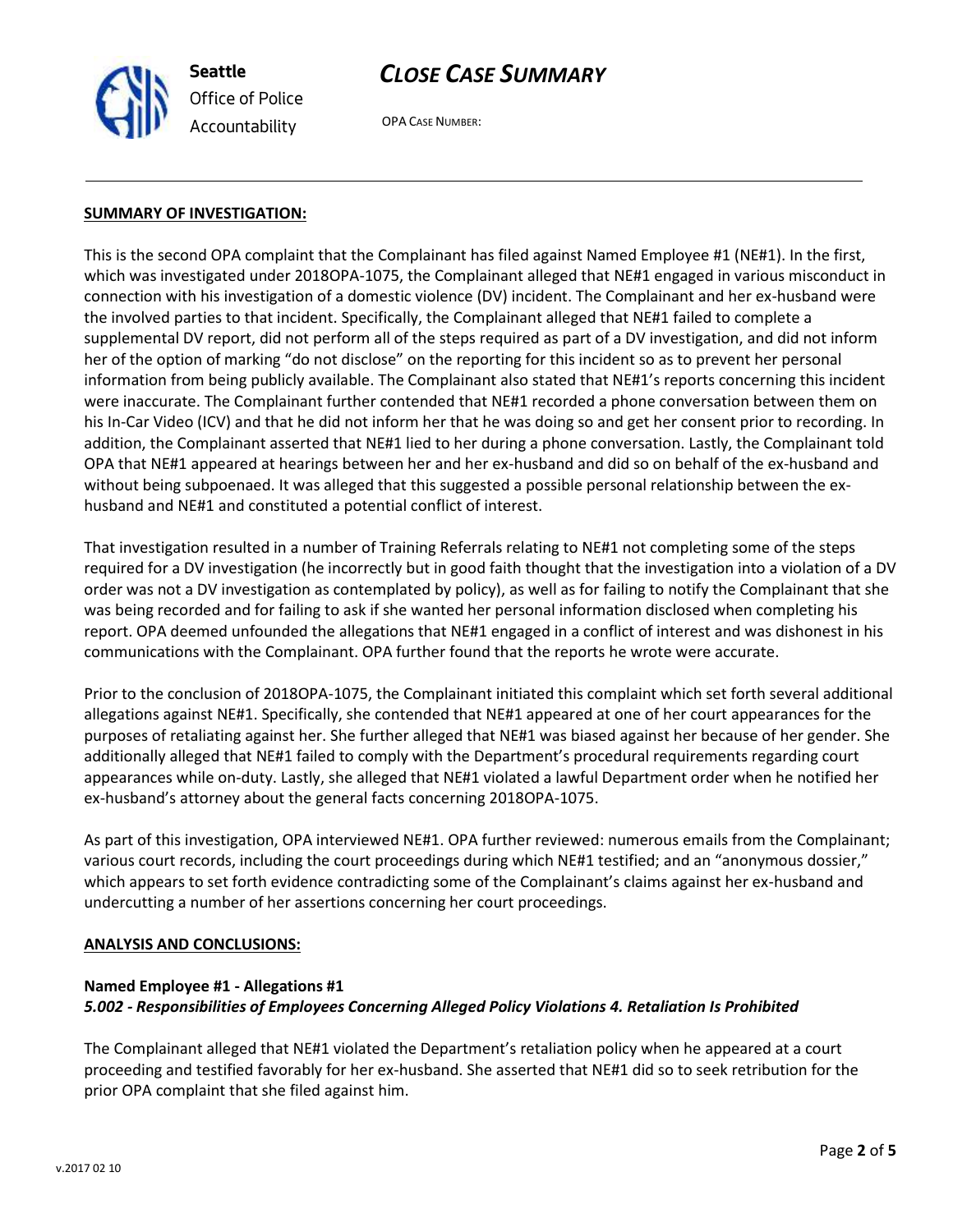# *CLOSE CASE SUMMARY*



*Office of Police Accountability*

OPA CASE NUMBER:

SPD policy precludes its employees from engaging in retaliation. (SPD Policy 5.001-POL-14.) SPD employees are specifically prohibited from retaliating against a person who engage in activities including, but not limited to, "oppos[ing] any practice that is reasonably believed to be unlawful or in violation of Department policy" or "who otherwise engages in lawful behavior." (*Id*.) Retaliatory acts are defined broadly under SPD's policy and include "discouragement, intimidation, coercion, or adverse action against any person. (*Id*.)

While it appears that the Complainant sincerely believes that NE#1 appeared at court in order to retaliate against her, he denied doing so and stated that he was required to appear in order to comply with subpoenas. OPA obtained copies of both subpoenas issued to NE#1. Moreover, OPA reviewed NE#1's eventual trial testimony in which it was confirmed that his appearance was pursuant to a subpoena.

Given the above, the evidence conclusively establishes that NE#1 did not engage in retaliation against the Complainant when he testified at court. As such, I recommend that this allegation be Not Sustained – Unfounded.

## Recommended Finding: **Not Sustained (Unfounded)**

## **Named Employee #1 - Allegation #2** *5.140 - Bias-Free Policing 2. Officers Will Not Engage in Bias-Based Policing*

The Complainant alleged that NE#1 was biased against her due to her gender. In support of this assertion, the Complainant stated that NE#1 went "the extra mile" to reach out to her ex-husband during the ongoing court proceedings and offered to testify against her.

NE#1 denied that he engaged in biased policing towards the Complainant or that her gender played any role in how he treated her, how he handled the calls for service involving her, or his appearance at court to provide testimony. NE#1 denied that he reached out to the ex-husband or the ex-husband's attorney and stated that, instead, they contacted and later subpoenaed him. He confirmed that the trial testimony that he ultimately provided was given pursuant to that subpoena.

SPD policy prohibits biased policing, which it defines as "the different treatment of any person by officers motivated by any characteristic of protected classes under state, federal, and local laws as well other discernible personal characteristics of an individual." (SPD Policy 5.140.) This includes different treatment based on the race of the subject. (*See id*.)

Based on OPA's review of the record, there is no evidence supporting a finding that NE#1 discriminated against the Complainant or was biased towards her based on her gender. Indeed, the evidence indicates that NE#1 responded to the ex-husband's attorney's inquiries and attended the court proceeding based on his receipt of a subpoena.

Moreover, and as a general matter, OPA knows of no evidence at all that supports the belief that NE#1 has ever engaged in law enforcement activity based on bias towards women. OPA notes that NE#1 currently works with a female partner and that they have been paired together for approximately three years. NE#1's choice to work every day in high-stress and potentially dangerous situations with a female partner indicates, in OPA's opinion, that NE#1 does not hold a bias against women.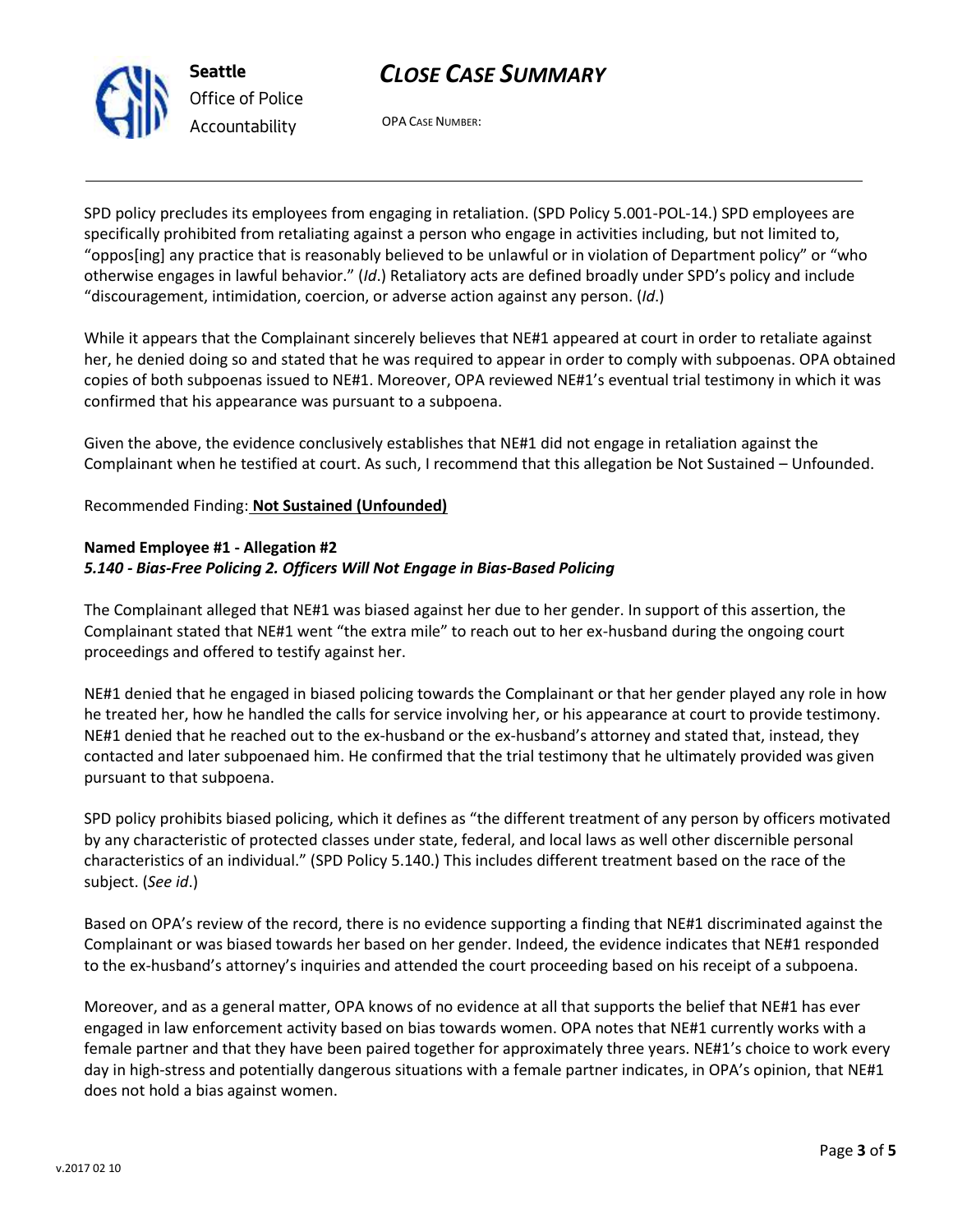

**Seattle** *Office of Police Accountability*

# *CLOSE CASE SUMMARY*

OPA CASE NUMBER:

For the above reasons, I recommend that this allegation be Not Sustained – Unfounded.

Recommended Finding: **Not Sustained (Unfounded)**

## **Named Employee #1 - Allegation #3** *5.010 - Civil Actions VII. Fiscal Unit Notification*

SPD Policy 5.010(VII)(A) states that: "In all cases where an employee makes a civil action related appearance (e.g., interview, conference, deposition, judicial proceeding), on-duty or off-duty, at the request of a private party (a party other than the City, Department, or other government agency), the Fiscal, Property and Fleet Management Section will collect fees from the private party." The policy further provides that, in order to facilitate billing by the Fiscal Unit, the employee must provide various notifications. (SPD Policy 5.010(VII)(A).)

Here, NE#1 was subpoenaed by a private party to appear at a civil proceeding. For his attendance at the proceeding, he was paid overtime by the Department. However, NE#1 did not notify the Fiscal Unit of his appearance and, as such, he did not provide sufficient information to allow the Fiscal Unit to bill the private party. At his OPA interview, NE#1 stated that the proceeding was not civil and, accordingly, he had no responsibility to notify the Fiscal Unit. OPA's investigation indicated that this belief was incorrect. A DV protection order renewal hearing is a civil, not criminal, proceeding. As such, he was required to report his appearance and, when he did not do so, he acted contrary to policy.

The above being said, there was confusion even within OPA as to whether the proceeding in question was civil or criminal. If OPA was unsure of this, NE#1 cannot be faulted for being similarly unclear as to whether he needed to report. For these reasons, I recommend that he receive a Training Referral rather than a Sustained finding.

• **Training Referral**: NE#1 should be reminded that he is required to notify the Fiscal Unit whenever he appears at a civil proceeding and he should be informed that a DV protection order renewal hearing is a civil matter. This counseling and retraining should be documented and this documentation should be maintained in an appropriate database.

## Recommended Finding: **Not Sustained (Training Referral)**

## **Named Employee #1 - Allegations #4** *5.010 - Civil Actions III. Involvement / Participation in Civil Actions - Generally*

SPD Policy 5.010(III) generally concerns the involvement of Department employees in civil action. The policy specifically instructs that: "No employee shall volunteer to aid any private party in any manner in a civil action, and no employee shall participate in any manner in a civil action except as provided by Department policy and due process of law." (SPD Policy 5.010(III)(A).) The policy further states that: "No employee shall confer or consult with any person outside the Department or participate in any activity or proceeding related to a civil action, except in response to a subpoena or at the request of a Department Legal Advisor, City Attorney, or private attorney representing the City." (SPD Policy 5.010(III)(C).)